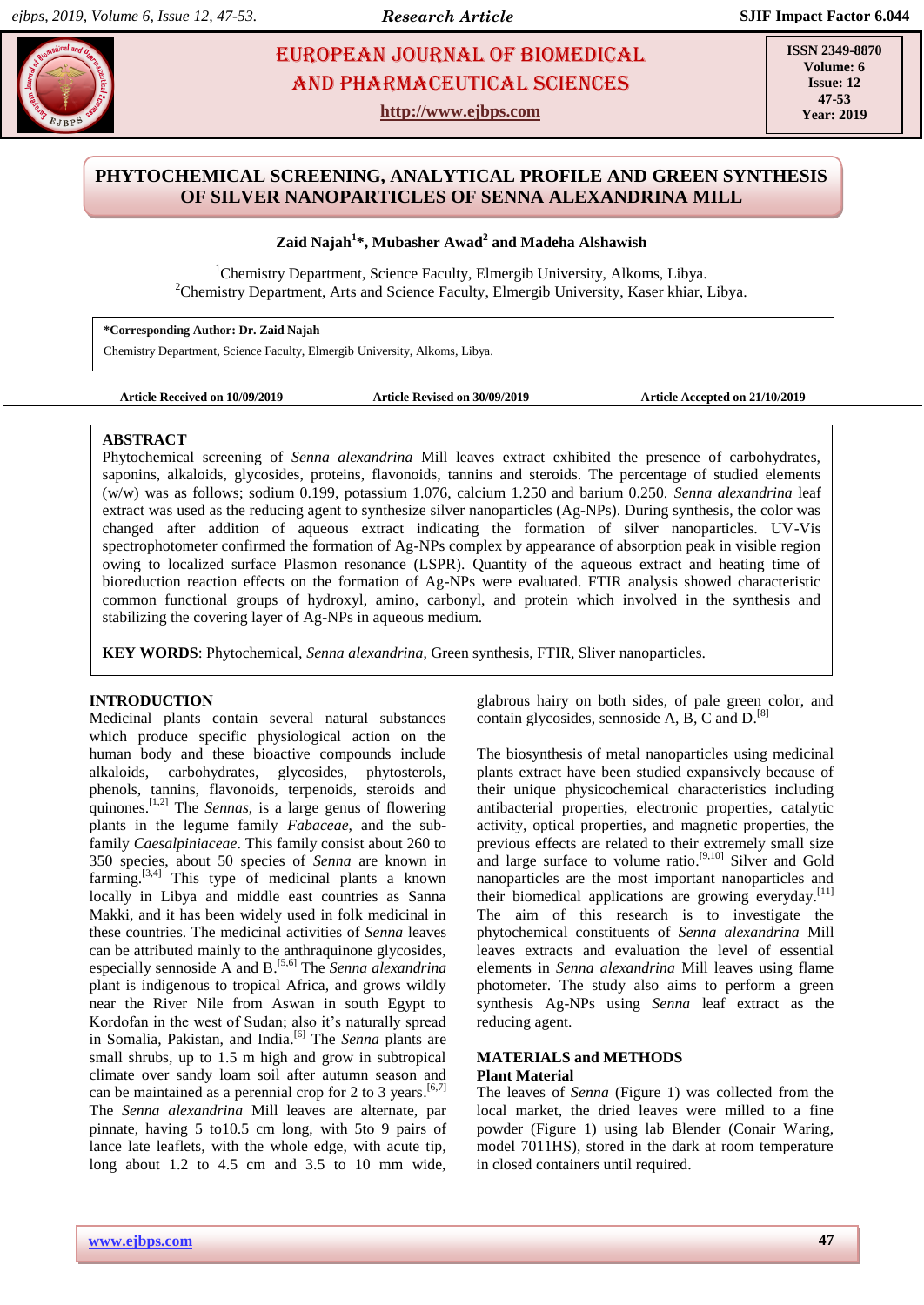

**Fig. 1: (A)** *Senna alexandrina***, (B) leaves powder.**

3.0 g of dried leaf powder of *Senna alexandrina* was macerated separately in 100 mL of, distilled water, 95% ethanol, methanol, ethyl acetate, chloroform, and diethyl ether at ambient temperature for two days with occasional shaking and then filtered off. The solvent was evaporated in vacuum to give a crude product.<sup>[12]</sup>

The pH of the five extracts of *Senna* leaf was determined using calibrated pH meter, model 3510 from Jenway company. 1.0 g of the different solvent extracts of *Senna* leaf was dissolved in 100 mL of distilled water, and then the pH values of the crude extracts were recorded.

#### **Phytochemical Screening**

Freshly prepared extracts were subjected to standard phytochemical analysis to investigate the presence of phytochemical constituents such as carbohydrates, saponins, alkaloids, glycosides, proteins, flavonoids, phenols, sesquiterpenes, tannins, and phytosterols according to the standard methods.<sup>[1,13]</sup>

#### **i) Test for alkaloids**

1.0 g of the crude extract was dissolved in 3.0 mL of slightly warm solution of 1% Hydrochloric acid, the mixture was filtered and then added 2.0 mL of:

- a) Mayer's reagent ( $HgCl<sub>2</sub> + KI$ ), the formation of yellow precipitate, confirmed the presence of alkaloids.
- b) Wagner's reagent  $(KI / I_2)$ , the yellow precipitate was taken as indicator for the presence of alkaloids.
- c) Dragendorff reagen  $(BiNO<sub>3</sub> + KI)$  t, the brown to red precipitate was taken as indicator for the presence of alkaloids.
- d) Hager's (picric acid conc.) reagent, the formation of yellow precipitate, confirmed the presence of alkaloids.<sup>[14]</sup>
- **ii) Tests for carbohydrates:** 5.0 mL of extract solutions were added to:
- a) Molisch's reagent (α-Naphathol in alcohol), a violet ring at the liquids interphase indicates the presence of carbohydrate.
- b) Benedict's test, extracted solution was mixed with 3.0 mL of Benedict's reagent and boiled. A reddish

brown precipitate indicates the presence of reduced sugars.

c) Fehling's test, 3.0 mL of extracted solution was mixed with 4.0 mL of equal volumes of Fehling A and Fehling B solutions and boiled. Formation of pink precipitate indicates the presence of reduced sugars.<sup>[14]</sup>

#### **iii) Tests for Glycosides**

1.0 g of the crude solvents extract was dissolved in 2.0 mL of 1% HCl, the mixture was filtered and then added 2.0 mL of:

- a) Borntrager's (modified) test, the acidic extract was mixed with 2.0 mL of ferric chloride (1:1) and shaken in water bath for 5 minutes, 4.0 mL of benzene added to the cold mixture, filtered and 5.0 mL of 10% ammonia solution was added to the filtrate. The mixture was stirred; the presence of a pink color in the lower layer indicates the presence of anthrol glycosides.
- b) Legal's test (sodium nitropruside in pyridine + NaOH), the pink to red color was taken as indicator for the presence of cardiac glycosides.<sup>[14]</sup>
- c) Keller Kiliani test: 2.0 mL of solvent extract was mixed with 2.0 ml of glacial acetic acid containing drops of 2% ferric chloride solution. The mixture was then poured into a test tube containing 1.0 mL of concentrated sulphuric acid. A brown ring at the interphase indicates the presence of cardiac glycosides. [15]

# **iv) Tests for Phytosterols**

- a) Salkowski's test, 2.0 mL of each extract was dissolved in 2.0 mL of chloroform and filtered, then the filtrate was treated with few drops of concentrated Sulphuric acid then shaked and left to stabilize. Formation of a golden yellow color indicated the presence of phytosterols.
- b) Liebermann's test, 4.0 mL of each extract was mixed with 4.0 mL of chloroform and filtered, then 4.0 mL of acetic acid was added and the mixture cooled well in ice. Drops of Sulphuric acid was added carefully. A violet ring at the interphase indicates the presence of a Phytosterols.<sup>[14]</sup>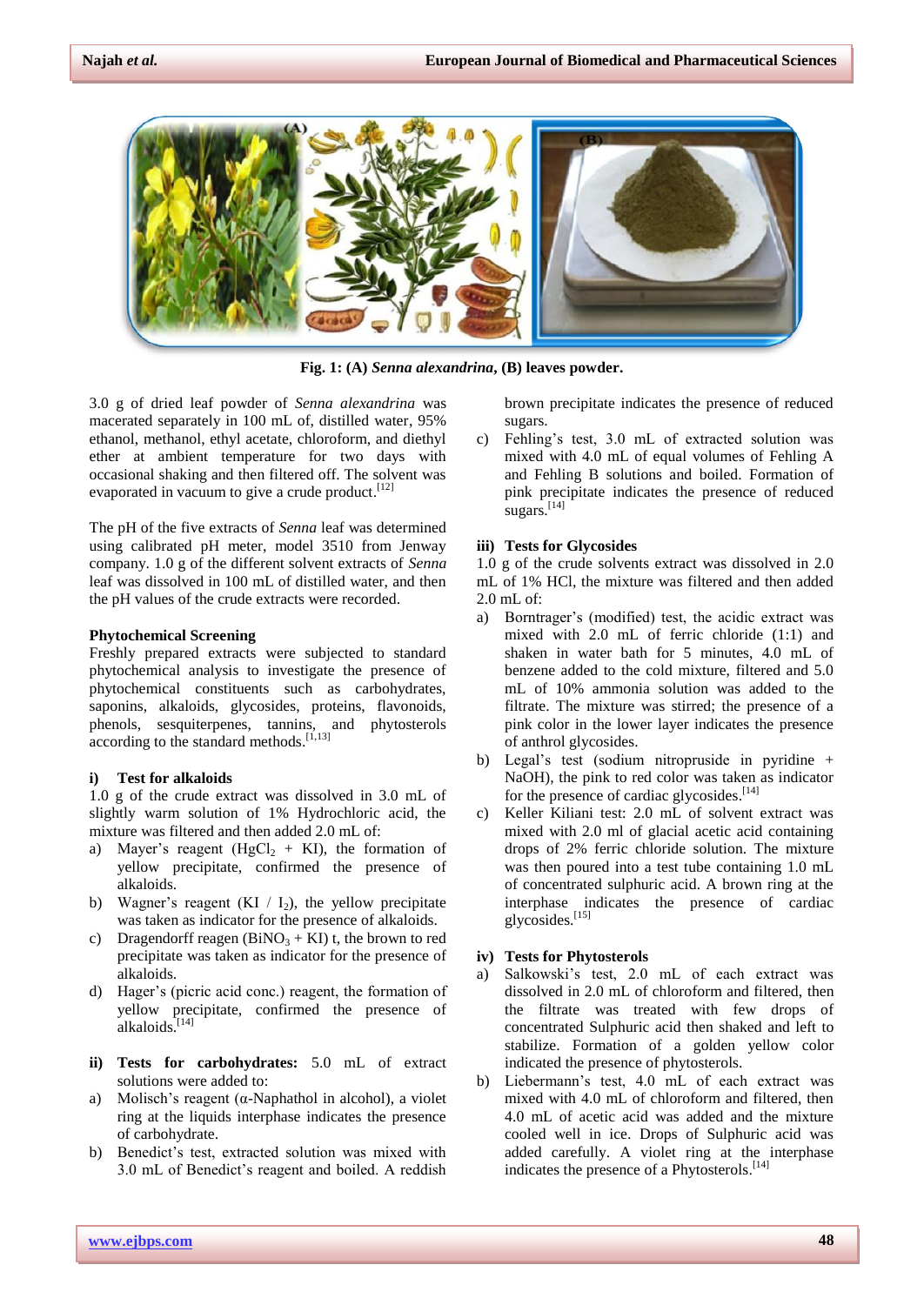- **v) Tests for Saponins:** Foam test, 10 mL of solvent extract was mixed with 10 mL of distilled water. The mixture was shaken vigorously. Formation of 1.0 cm foam layer indicated for the presence of Saponins.<sup>[14]</sup>
- **vi) Tests for Tannins (phenols):** 1.0 g of crude extract was dissolved in 2.0 mL of distilled water, then the extracted solution was mixed with few drops of 10% ferric chloride solution. A blue, green or black color indicate the presence of tannins and phenols.<sup>[13]</sup>

# **vii) Test for flavonoids**

a) Shinoda's test, 4.0 mL of each extract was added to magnesium metal, then drops of conc. Hydrochloric acid was added carefully. The formation of a yellow precipitate after a few minutes was taken as a positive result for flavonoids.<sup>[15]</sup>

**viii)MTests for Proteins and Amino acids**

- **a) Millon test,** 2.0 mL of each extract was mixed with 2.0 mL of distilled water, then drops of Millon reagent was added and shaken gently. A white precipitate was taken as a positive result for protein.<sup>[15]</sup>
- **b) Biuret test,** 2.0 mL of each extract was mixed with drops of 2 % copper sulphate, then 1.0 mL 95% ethanol and pieces of sodium metal was added. Formation of pink color in ethanol layer indicated for the presence of proteins.<sup>[16]</sup>
- **c) Xanthoprotic test,** 2.0 mL of crude extract was mixed with 1.0 mL of conc. Nitric acid, then boiled and cooled. Formation of yellow color confirmed the presence of proteins.
- **d) Ninhydrin test,** 2.0 mL of each crude extract was mixed with 1.0 mL of 25% Ninhydrin, then boiled for two minutes and cooled. Formation of violet to black color confirmed the presence of amino acids. [14]
- **ix) Test for Terpenoids:** 1.0 g of crude extract was shaken with 2.0 mL of chloroform and evaporated to dryness. 2.0 mL of conc. sulphuric acid was added, and then heated for two minutes. Formation a greyish color confirmed the presence of terpenoids.
- **x) Test for Quinone:** 1.0 mL of solvent extract mixed with 1.0 mL of concentrated sulphuric acid**.** The formation of a red precipitate was taken as a positive result for quinone.

# **Elements analysis**

About 1.0 g of *Senna* leaves dry powder was digested using 20.0 mL of mixture of nitric acid and perchloric acid (1:1). Digested sample was filtered and volume is made up to 50.0 mL with distilled water and analyzed by flam photometer (BWB Technologies, UK).

#### **Synthesis of Silver Nanoparticles (Ag-NPs)**

About 1.0 g of *Senna alexandrina* leaves were boiled for 10 minutes in 50.0 mL of distilled water. The extract was centrifuged at 600 rpm for 20 minutes, then the supernatant layer was filtrated with Whatman filter paper. The final filtrate was stored in refrigerator at  $4^{\circ}C$ for further use. Optimization studies were performed to find out the best conditions for the synthesis, plant extract to silver salt solution ratio and heating times. Different quantities of *Senna* extract was added to 1.0  $mM$  of AgNO<sub>3</sub> in glass tube to get different mixture ratios (0.50:10, 1.0:10, 1.50:10, 2.0:10 and 3.0:10). The mixed solutions were heated for 50 minutes at 60 $\degree$ C the optimum ratio (2.0:10) which showed more pronounced peak with high intensity related to absorption band of LSPR. Similarly, the mixture with 2.0:10 ratio was heated at optimum temperature (60 $^{\circ}$ C) for different times, from 5 to 160 minutes, after 5 minutes, the color was changed indicating the formation of Ag-NPs.

# **IR and UV Measurements**

IR Spectra were recorded on Perkin Elmer Paragon RX I FTIR spectrophotometer accompanied with ATR accessory. 0.01 g of Ag-NPs was mixed with 0.15 g KBr and pressed to form transparent disc, then the infrared spectrum was recorded.

# **RESULTS and DISCUSSION**

The moisture and Ash content of *Senna alexandrina leaf* were found to be 5.360 and 10.84 % respectively. The results of metals composition analysis of *Senna alexandrina* leaf (Table 1) showed that the leaf sample is rich with calcium and potassium. Trace amounts of sodium and barium were also detected, mineral metals compositions are calculated based on the dry leaf.

Calcium is the main constituent of the skeleton, in addition, calcium has some physiological activities such as blood coagulation and convulsion and excitation of muscles. Potassium ions play important role in the maintenance of the cardiac rhythm and in constipation. [17,18]

**Table 1: Elemental percentage in** *Senna* **leaves (w/w%).**

| The element 1                                        | Nа |  |  |
|------------------------------------------------------|----|--|--|
| Percentage $\pm 0.199 \pm 1.076 \pm 1.250 \pm 0.250$ |    |  |  |

Table 2 shows that all extracts were acidic and pH falls within the range of 5.6 to 6.1, similar pH range was recorded in previous study.<sup>[19]</sup> Different solvents were used to extract the different chemical components, the extraction percentage was 50%, 48%, 43%, 36%, 35, and 27% for distilled water, ethanol, methanol, ethyl acetate, chloroform, and diethyl ether respectively, then crude extracts were subjected to several phytochemical screening tests to detect the active constituents present in each solvents extract.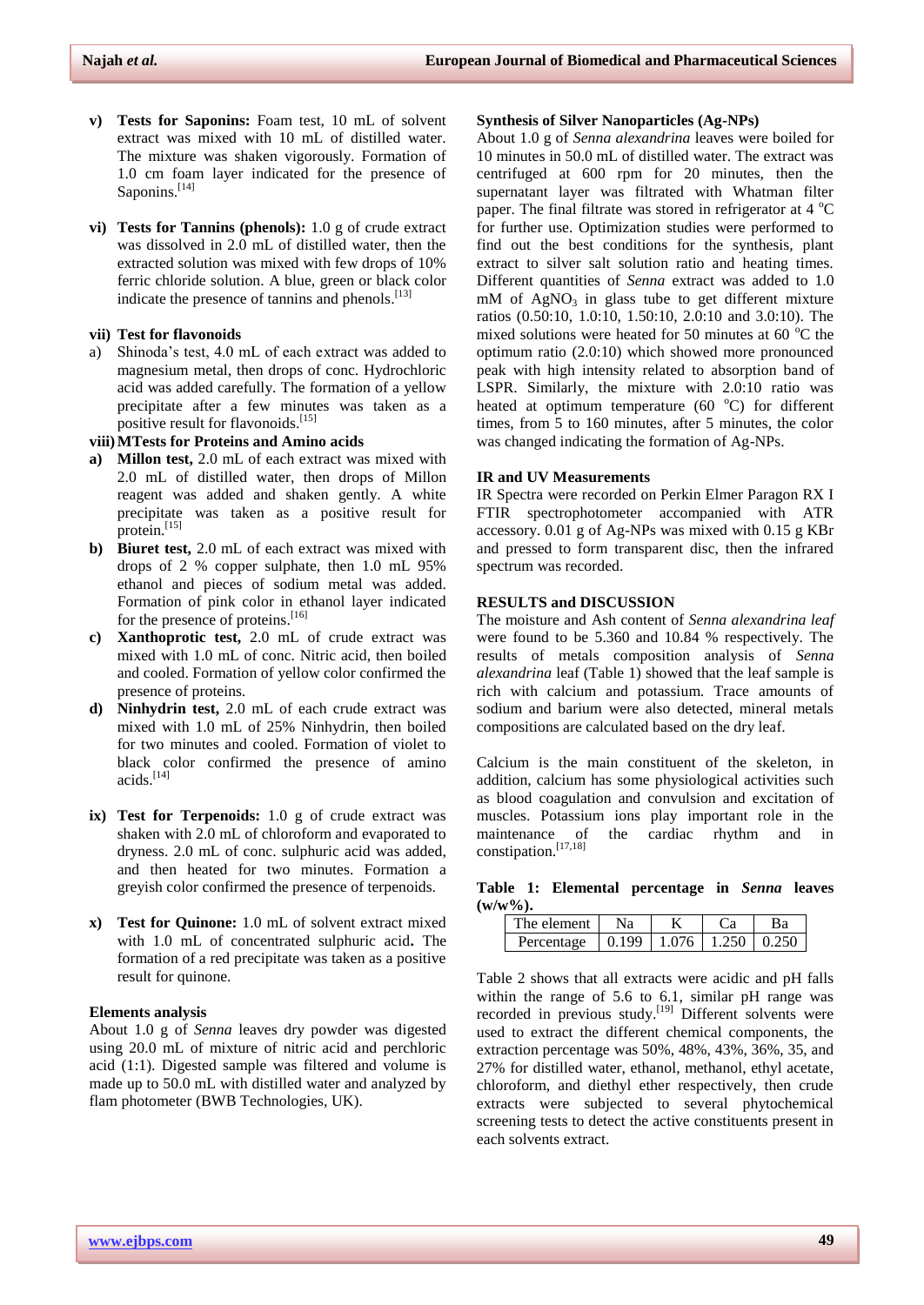| $\sigma$ . It and phytochemical servening or beliau alexanum independences extracts.<br>Phytochemical<br>constituents | <b>Extract</b>         | Water     | <b>Ethanol</b> | <b>Methanol</b> | Ethyl<br>acetate         | <b>Chloroform</b> | <b>Ether</b> |
|-----------------------------------------------------------------------------------------------------------------------|------------------------|-----------|----------------|-----------------|--------------------------|-------------------|--------------|
|                                                                                                                       | pH                     | 5.8       | 5.7            | 5.6             | 5.6                      | 5.9               | 6.1          |
| Alkaloids                                                                                                             | Mayer's                | $+$       | $^{+}$         |                 |                          | $+$               |              |
|                                                                                                                       | Wagner's               | $+$       | $^{+}$         | $^{+}$          | $+$                      | $\ddot{}$         |              |
|                                                                                                                       | Dragendorff's          |           |                | $^{+}$          | $+$                      | $+$               | $+$          |
|                                                                                                                       | Hager's                | $+$       |                |                 | $+$                      | $+$               |              |
| Carbohydrates                                                                                                         | Molisch's              | $\ddot{}$ |                | $^{+}$          |                          |                   |              |
|                                                                                                                       | Benedict's             |           |                | $^{+}$          |                          |                   |              |
|                                                                                                                       | Fehling's              | $+$       | $^{+}$         | $\! + \!$       |                          |                   | $^{+}$       |
| Glycosides                                                                                                            | Borntrager's           |           | $^{+}$         | $+$             | $+$                      | $+$               |              |
|                                                                                                                       | Legal's                | $^{+}$    |                | $^{+}$          | $+$                      |                   | $^{+}$       |
|                                                                                                                       | Keller-Killiani        |           | $^{+}$         | $^{+}$          | $+$                      |                   |              |
| Phytosterols                                                                                                          | Salkowski's            |           |                | $^{+}$          | $+$                      |                   |              |
|                                                                                                                       | Liebermann's           | $+$       |                | $^{+}$          | $+$                      |                   |              |
| Saponins                                                                                                              |                        | $+$       |                | $^{+}$          |                          |                   |              |
| Phenols                                                                                                               | FeCl <sub>3</sub> test | $^{+}$    | $^{+}$         | $^{+}$          |                          |                   |              |
| Tannins                                                                                                               |                        | $+$       | $^{+}$         | $+$             | $+$                      |                   |              |
| Flavonoids                                                                                                            | Alkali test            |           |                | $^{+}$          |                          | $+$               | $^{+}$       |
|                                                                                                                       | Lead acetate           | $+$       |                | $^{+}$          |                          | $+$               | $+$          |
|                                                                                                                       | Shinoda test           |           | $^{+}$         | $^{+}$          | $+$                      |                   |              |
| Proteins and Amino                                                                                                    | Millon's               | $+$       |                | $^{+}$          | $\ddot{}$                |                   | $^{+}$       |
| acids                                                                                                                 | Biuret                 |           |                |                 | $+$                      |                   |              |
|                                                                                                                       | Xanthoproteic          | $+$       |                |                 | $^{+}$                   |                   |              |
|                                                                                                                       | Ninhydrin              |           |                |                 | $\overline{\phantom{0}}$ |                   |              |
| Sesquiterpenes                                                                                                        |                        | $+$       | $^{+}$         | $^{+}$          | $+$                      | $+$               | $^{+}$       |
| Terpenoids                                                                                                            |                        |           |                |                 | $\overline{\phantom{a}}$ |                   |              |
| Quinones                                                                                                              |                        |           |                |                 | ÷,                       |                   |              |

**Table 2: pH and phytochemical screening of** *Senna alexandrina* **Mill leaves extracts.**

Phytochemical screening of the extracts revealed the presence of carbohydrates, saponins, alkaloids, glycosides, proteins, flavonoids, phenols, sesquiterpenes, tannins, and phytosterols. Terpenoids and Quinones testsfor all extracts were negative. The screening also exhibited that, the aqueous extract was rich in all phytochemicals constituents followed by methanol extract. The presence of several phytochemicals in *Senna* extracts has also been revealed by many researchers.<sup>[1,7,20]</sup> The phenolic compounds such tannins and flavonoids act as primary antioxidants or free radical scavenger and used as antibacterial.<sup>[1]</sup> Alkaloids are present in all extracts, alkaloids are have wide range of pharmacological activities including anticancer and antimalarial. [13] The leaves extracts of *Senna alexandrina* plant contains also anthraquinone glycosides (Sennosides) that have a significant laxative effect.<sup>[8]</sup>

The first indication of the formation of Silver nanoparticles (Ag-NPs) was accomplished during the reaction, the clear change of color solution as a result of surface Plasmon vibrations.  $[21,22]$  As the different volume of *Senna alexandrina* leaf extract were added to 10 mL of 1 mM of  $AgNO_3$  solution, the color of the solution changed from yellowish to brownish and finally to dark brown indicating reduction of silver and Ag-NPs complex formation (Figure 2).



**Fig. 2: Color change during bioreduction synthesis of Ag-NPs solution over several volume ratio.**

Figure 3 shows the absorption spectra for silver nitrate mixed with different quantity of *Senna alexandrina* leaf extract heated for 50 minutes at 60  $^{\circ}$ C. The Plasmonic peak of silver nanoparticles formed in the reaction media remained almost at about the same wave length with a slight shift of  $\lambda_{\text{max}}$  from 405 to 415 nm due to surface Plasmon resonance of Ag-NPs.The absorbance intensity of this peak was increased with increasing the ratio between *Senna* extract and silver nitrate solution until the ratio reached 2.0:10 for saturated leaf extract and 1mM  $AgNO<sub>3</sub>$  respectively, and then the absorbance intensity was decreased when the ratio was further increased.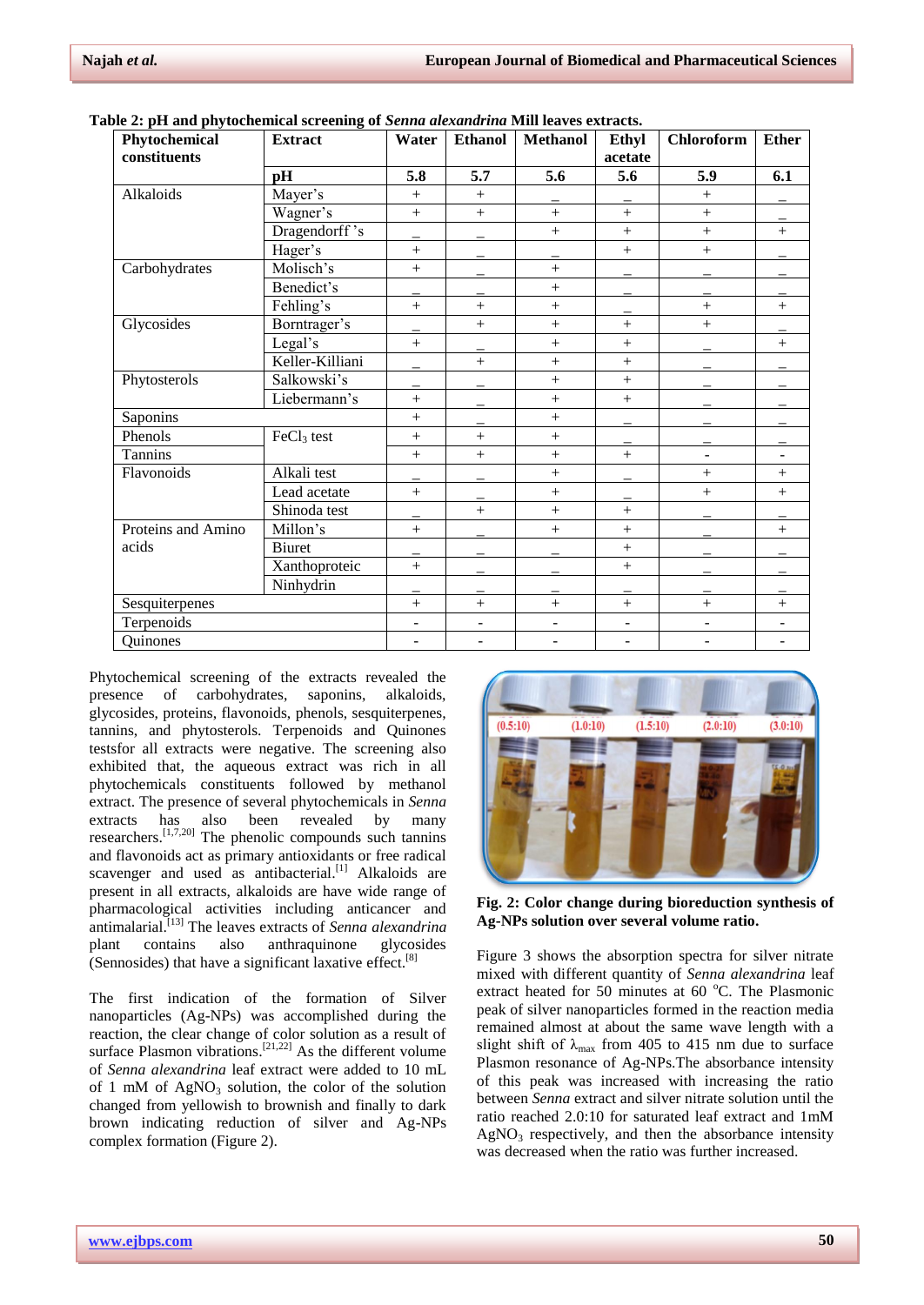

**Fig. 3: UV-Vis spectrum of Ag-NPs produced using different concentration of** *Senna* **leaf extract.**

The optimum heating time of bioreduction reaction between *Senna* extract and  $AgNO<sub>3</sub>$  in 2.0:10 ratio at 60 <sup>o</sup>C was estimated by measurement of the absorbance of the reaction mixture at 415 nm in different time intervals. Fig. 4 shows that, only 5 minutes was required for Ag-NPs color intensity development and the intensity of brown color was stabled after 80 minutes.



**Fig. 4: Absorbance** *versus* **Time / min of bioreduction reaction at 60<sup>o</sup>C.**

The IR spectrum of silver NPs (Fig. 5) showed seven peaks, with a broad one at about  $3309.81 \text{ cm}^{-1}$  most likely for hydroxyl groups O-H stretching vibration and H-bonded of phenols and alcohols. Weak peak at 2927  $cm^{-1}$  probably for aliphatic C-H symmetry stretching vibration, and two peaks also at  $1714.7$  and  $1604.2$  cm<sup>-1</sup> probably for carbonyl groups C=O and N-H bend of primary amines respectively, this N-H groups are responsible for silver NPs stability as reported in the recent studies.<sup>[23]</sup> Strong peak occurred at 1324.13 cm<sup>-1</sup> probably for  $-CH_3$  bend vibration, and the remaining peaks at 1071.2 and 1025.38  $cm^{-1}$  were assigned to C–C bond. The weak peak at  $822.6$  cm<sup>-1</sup> was characterization of out of the plane deformation vibration of C-H bond in aromatic components. [24]

The phytochemical analysis was carried out to confirm the presence of flavonoids, and proteins molecules consists a carbonyl bonded to nitrogen has strong binding ability with metal. The flavonoids present in the *Senna* leaf extract are powerful reducing agents which may be responsible for the bioreduction reaction with silver nitrate, while the carboxylate group present in proteins can act as surfactant to attach on the surface of silver nanoparticles and it stabilizes silver - NPs through electrostatic stabilization. Thus it is found that *Senna* leaf extract has the ability to perform dual functions of reduction and stabilization of silver NPs.



**Fig. 5: FTIR spectrum of synthesized silver NPs using** *Senna alexandrina* **leaf extract.**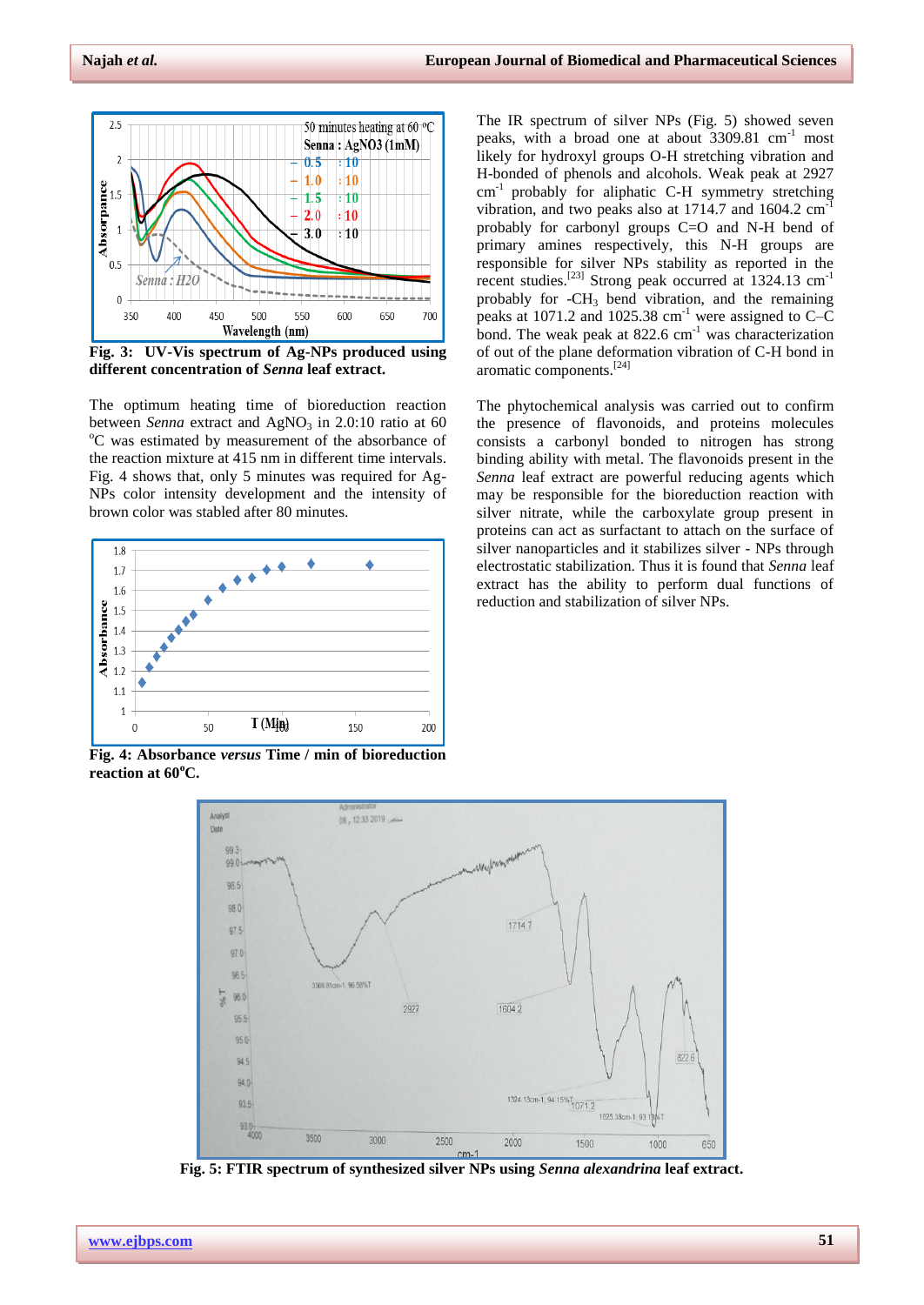#### **CONCLUSION**

The study revealed that *Senna alexandrina* leaves contain carbohydrates, saponins, alkaloids, glycosides, proteins, flavonoids, phenols, sesquiterpenes, tannins, and phytosterols. Therefore, the *Senna* leaves could be a good source for pharmaceuticals. Also in this work, Ag-NPs were synthesized by the Turkevich chemical method using *Senna alexandrina* leaves extract as the reducing agent. The prepared samples were characterized using UV-visible absorption spectroscopy. The change in color during synthesis processes and the presence of pronounced peak in the visible region in absorption spectra confirms the formation of Ag-NPs. The effect of *Senna* extract quantity and heating time on the formation of Ag-NPs was investigated. The obtained results showed that the quantity of *Senna* has significant effect only on the reaction rate and the optimum ratio was found to be 2.0:10 for *Senna alexandrina* extract to silver nitrate. In addition, it is also found that increasing of heating time at  $60^{\circ}$ C was required for the maximum color intensity development and the brown color was stabled after 80 minutes. FTIR measurements were carried out and confirmed the presence of multiple function groups.

# **ACKNOLEDGEMENT**

This research work was supported by faculty of Arts and Science, Kasr Khiar, University of Elmergib, Libya.

#### **REFERENCES**

- 1. Cantarelli MA, Pellerano RG, Marchevsky EJ, Camina JM. (Title of article). Anal Sci., 2011; 27(1): 73-8.
- 2. Victor ON, Obi C. (Phytochemical constituents of some selected medicinal Plants), African Journal of Pure and Applied Chemistry, 2009; 3(11): 228-233.
- 3. Edeoga HO, Okwu DE, Mbaebie BO, (Phytochemical constituents of some Nigerian medicinal plants), African Journal of Biotechnol., 2005; 4(7): 685-688.
- 4. Sakina Y, El Tigani S, Mayada A, Elkhidir I, Abdelhafeez MA. (Chemical Constituents and Insecticidal Activity of *Senna italica* Mill. from the Sudan), International Letters of Chemistry, Physics and Astronomy, 2013; 14(1): 146-151.
- 5. Balasankar D, Vanilarasu K, Selva PP, Rajeswari S, Umadevi M, Bhowmik D. (*Senna* – A medical miracle plant), Journal of Medicinal Plants Studies, 2013; 1(3): 41-47.
- 6. Demirezer LO, Karahan N, Ucakturk E. (HPLC Fingerprinting of sennosides in laxative drugs with isolation of standard substances from some *Senna* leaves), Rec. Nat. Prod., 2001; 5: 261-270.
- 7. Leelavathi V, Udayasri P. (Qualitative and quantitative analytical studies for the screening of phytochemicals from the leaf extracts of *Senna alexandrina* Mill), International Journal of Pharmaceutical and Clinical Res., 2018; 10(8): 210- 215
- 8. Varadarajan P, Rathinaswamy G, Asirvatahm D. (Antimicrobial properties and phytochemical constituents of rheo discolor), Ethnobotanical Leaflet, 2008; 12: 841-845.
- 9. Abdo BM. (Sennosides determination of ethiopian *Senna alexandrina* Mill Accessions), Nat Prod. Chem. Res., 2017; 5(7): 1- 4.
- 10. Fardood ST, Ramazani A, Moradi S. (Green synthesis of Ni, Cu, Zn ferrite nanoparticles using *tragacanth* gum and their use as an efficient catalyst for the synthesis of polyhydroquinoline derivatives), Applied Organometallic Chemistry, 2017; 82(2): 432-439.
- 11. Sorbiu M, Mehr ES, Ramazani A, Malekzadeh MA. (Biosynthesis of metallic nanoparticles using plant extracts and evaluation of their antibacterial properties), Nanochem. Res., 2018; 3(1): 1-16.
- 12. Iravani S. (Green synthesis of metal nanoparticles using plants), Green Chem., 2001; 13: 2638.
- 13. Ncube NS, Afolayan AJ, Okoh AI. (Assessment techniques of antimicrobial properties of natural compounds of plant origin: current methods and future trend), African Journal of Biotechnology, 2008; 7(12): 1797-1806.
- 14. Dubey M, and Sushma. (Phytochemical status of some selected medicinal plants (*Eclipta alba, Cathranthus roseus* and *Swertia chirata*), Asian Journal of Plant Science and Research, 2014; 4(5): 28-34.
- 15. Tiwari P, Kumarm B, Kaur M, Kaur G, Kaur H. (Phytochemical screening and extraction: A Review, Internationale Pharmaceutica Sciencia), 2011; l: 98-106.
- 16. Yadav R and Agarwala R. (Phytochemical analysis of some medicinal plants), Journal of Phytology, 2011; 3(12): 10-14.
- 17. Harborn, JB. Phytochemical Methods, 2nd ed., London; Chapman and Hall, 1998.
- 18. Prajna PS, Bhat PR. (Phytochemical and Mineral Analysis of Root of *Loeseneriella arnottiana* Wight), Int. J. Curr. Res. Biosci. Plant Biol., 2015; 2(3): 67-72.
- 19. Martin Jr. DW, Mayes DW, Rodwell VW, Granner DK. Harper's Review of Biochemistry, 20th ed., California; Lange Medical Publications, 1985; 651- 660.
- 20. Elmorsy TH. (Antibiotic Properties of Leaf Extracts of *Senna alexandrina* L), Journal of American Science, 2013; 9(1): 288-292.
- 21. Viswanathan S, Nallamuthu T. (Phytochemical screening and antimicrobial activity of leaf extracts of *Senna alexandrina* Mill. against human pathogens), Int. J. Curr. Sci., 2012; 2(1): 51-56.
- 22. Lu X, Rycenga M, Skrabalak SE, B. Wiley B, Xia Y. (Chemical synthesis of novel plasmonic nanoparticles), Annual review of physical chemistry, 2009; 60: 167-192.
- 23. Iravani S. (Green synthesis of metal nanoparticles using plants), Green Chem., 2011; 13: 2638-2650.